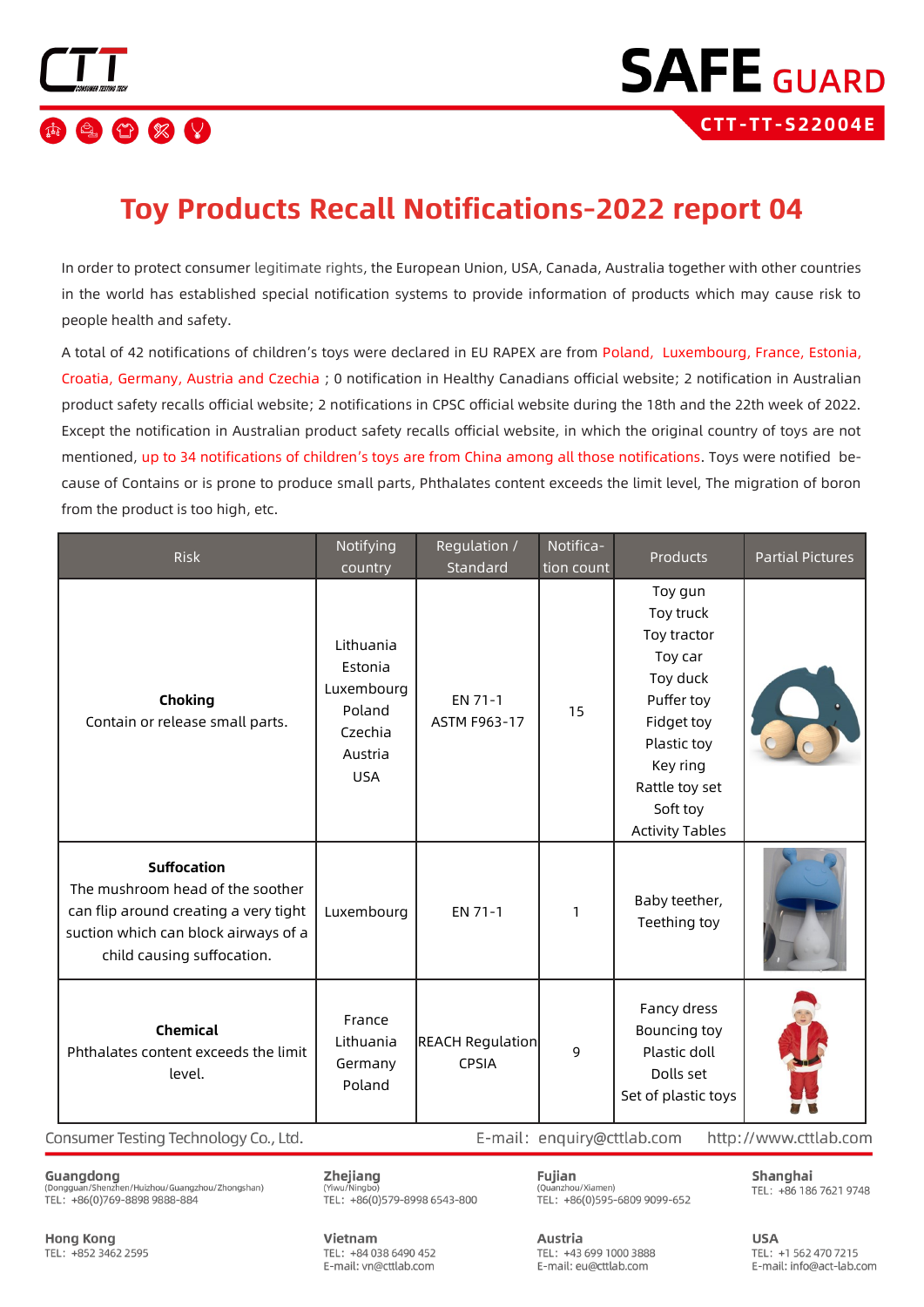

## **Toy Products Recall Notifications-2022 report 04**

Continue:

| <b>Risk</b>                                                                                                | <b>Notifying</b><br>country | <b>Regulation /</b><br><b>Standard</b> | <b>Notifica-</b><br>tion count | <b>Products</b>                                                 | <b>Partial Pictures</b> |
|------------------------------------------------------------------------------------------------------------|-----------------------------|----------------------------------------|--------------------------------|-----------------------------------------------------------------|-------------------------|
| <b>Chemical</b><br>The migration of boron from the prod-<br>uct is too high.                               | Poland<br>Croatia           | EN 71-3                                | 5                              | Toy slime                                                       |                         |
| <b>Chemical</b><br>Phthalates content exceeds the limit<br>level, Lead content exceeds the limit<br>level. | <b>USA</b>                  | <b>CPSIA</b>                           | 1                              | Plush Promotional<br><b>Ducks</b>                               |                         |
| Microbiological<br>The liquid in the product is contami-<br>nated with Burkholderia cepacia.               | Germany                     | Toy Safety Di-<br>rective              | 1                              | Water wiggler                                                   |                         |
| <b>Environment</b><br>The solders in the toy contain an ex-<br>cessive amount of lead.                     | Czechia                     | RoHS 2 Directive                       | $\overline{2}$                 | <b>Battery operated</b><br>car track<br>Battery operated<br>toy | <b>T.OKOMOTIV</b>       |

Referenced web:

- https://ec.europa.eu/safety-gate-alerts/screen/search?resetSearch=true
- https://www.cpsc.gov/Recalls
- https://www.healthycanadians.gc.ca/recall-alert-rappel-avis/search-[recherche/simple?s=&plain\\_text=&f\\_mc=4&js\\_en=&page=20&f\\_mc=4&f\\_sc=39](http://www.healthycanadians.gc.ca/recall-alert-rappel-avis/search-recherche/simple?s=&plain_text=&f_mc=4&js_en=&page=20&f_mc=4&f_sc=39)
- [https://www.productsafety.gov.au/recalls](http://www.productsafety.gov.au/recalls)

Remark: All pictures above are selected from the referenced web.

Consumer Testing Technology Co., Ltd.

Guangdong<br>(Dongguan/Shenzhen/Huizhou/Guangzhou/Zhongshan)<br>TEL: +86(0)769-8898 9888-884

Zhejiang (Yiwu/Ningbo)<br>TEL: +86(0)579-8998 6543-800

Fujian (Quanzhou/Xiamen)<br>TEL: +86(0)595-6809 9099-652

E-mail: enquiry@cttlab.com

http://www.cttlab.com

Shanghai TEL: +86 186 7621 9748

**Hong Kong** TEL: +852 3462 2595 Vietnam TFL: +84 038 6490 452 E-mail: vn@cttlab.com

Austria TEL: +43 699 1000 3888 E-mail: eu@cttlab.com

**USA** TEL: +1 562 470 7215 E-mail: info@act-lab.com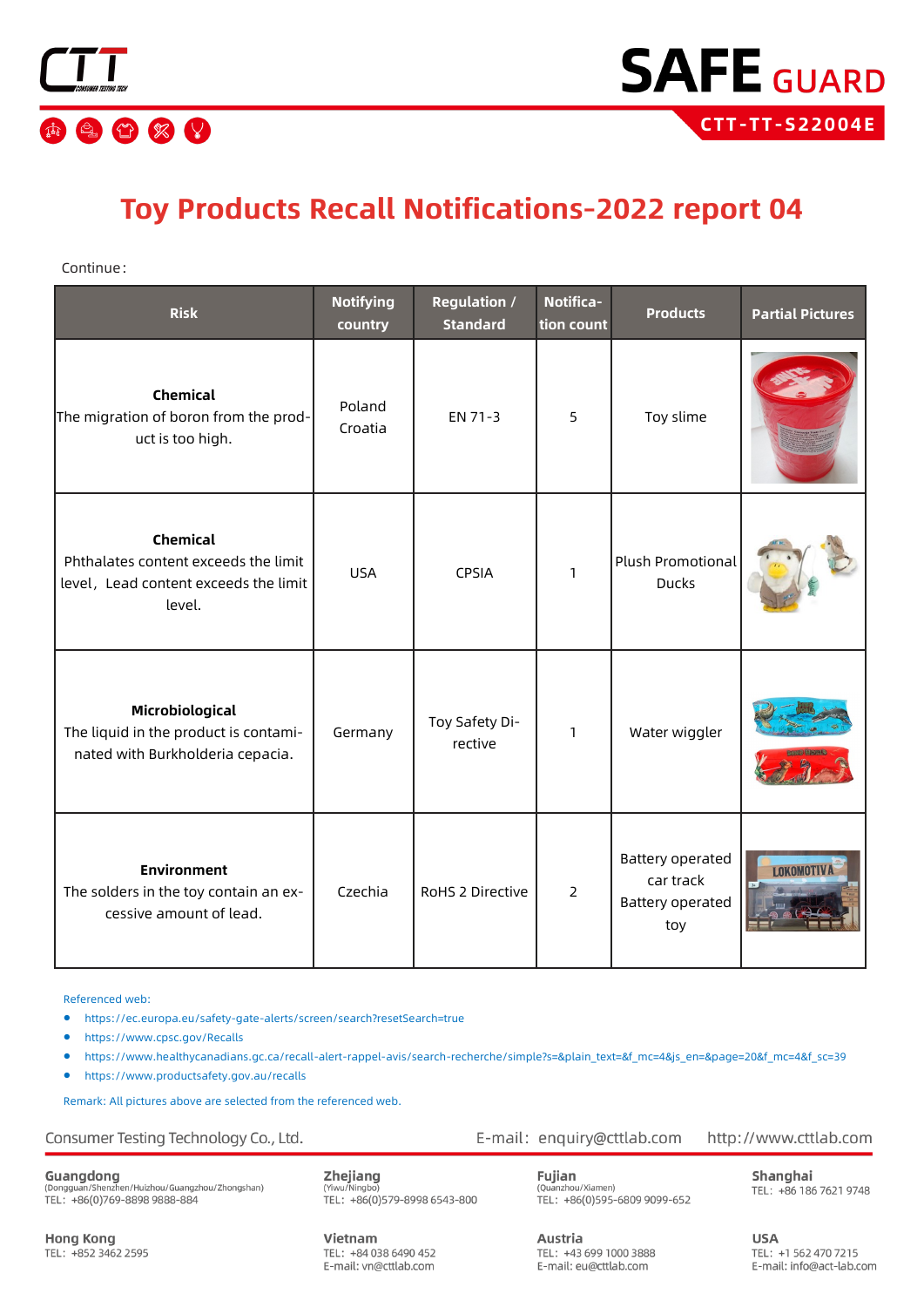

## **玩具产品召回通报预警—2022年第04期**

 为了保障消费者的合法权益,欧盟、美国、加拿大、澳大利亚等国均建立了专门的预警通报机制,对不合格的玩具产品进行通 报。

 2022年第18-22周,欧盟RAPEX通报公布的玩具通报案例共42例,来自法国、卢森堡、立陶宛、波兰、爱沙尼亚、捷克、德国和 奥地利;加拿大卫生部官网0例,澳大利亚产品安全召回官网2例,美国CPSC官网2例。除了澳大利亚产品安全召回官网当中通报案例 未指明玩具的原产国外,其它所有的通报案例当中与中国有关高达34例。涉及的通报原因包括含有或易产生小部件,邻苯二甲酸酯含 量超标和硼迁移量过高等。更多详情如下:

| 通报原因                                                | 通报国                                         | 违反法规/标准                          | 通报数量         | 涉及产品                                                                                       | 部分产品图片 |
|-----------------------------------------------------|---------------------------------------------|----------------------------------|--------------|--------------------------------------------------------------------------------------------|--------|
| 窒息<br>含有或易产生小部件。                                    | 立陶宛<br>爱沙尼亚<br>卢森堡<br>波兰<br>捷克<br>奥地利<br>美国 | EN 71-1<br><b>ASTM F963-17</b>   | 15           | 玩具枪<br>玩具卡车<br>玩具拖拉机<br>玩具车<br>玩具鸭<br>河豚玩具<br>解压玩具<br>塑胶玩具<br>钥匙圈<br>摇铃套装<br>毛绒玩具<br>玩具活动桌 |        |
| 窒息<br>安抚奶嘴的奶嘴头可以翻转产生非常紧密<br>的吸力,这会阻塞儿童的呼吸道导致窒<br>息。 | 卢森堡                                         | EN 71-1                          | $\mathbf{1}$ | 婴儿咬牙胶,<br>出牙玩具                                                                             |        |
| 化学<br>邻苯二甲酸酯含量超标。                                   | 法国<br>立陶宛<br>德国<br>波兰                       | <b>REACH Regulation</b><br>CPSIA | 9            | 化妆服饰<br>弹跳玩具<br>塑料娃娃<br>娃娃套装<br>塑料玩具套装                                                     |        |

中鼎检测技术有限公司

广东(东莞、深圳、惠州、广州、中山) TEL: +86(0)769-8898 9888-884

浙江(义乌、宁波) TEL: +86(0)579-8998 6543-800 福建(泉州、厦门)

TEL: +86(0)595-6809 9099-652

E-mail: enquiry@cttlab.com

上海

TEL: +1 562 470 7215

E-mail: info@act-lab.com

http://www.cttlab.com

美国

TEL: +86 186 7621 9748

TEL: +852 3462 2595

香港

越南 TEL: +84 038 6490 452 E-mail: vn@cttlab.com

奥地利 TEL: +43 699 1000 3888 E-mail: eu@cttlab.com